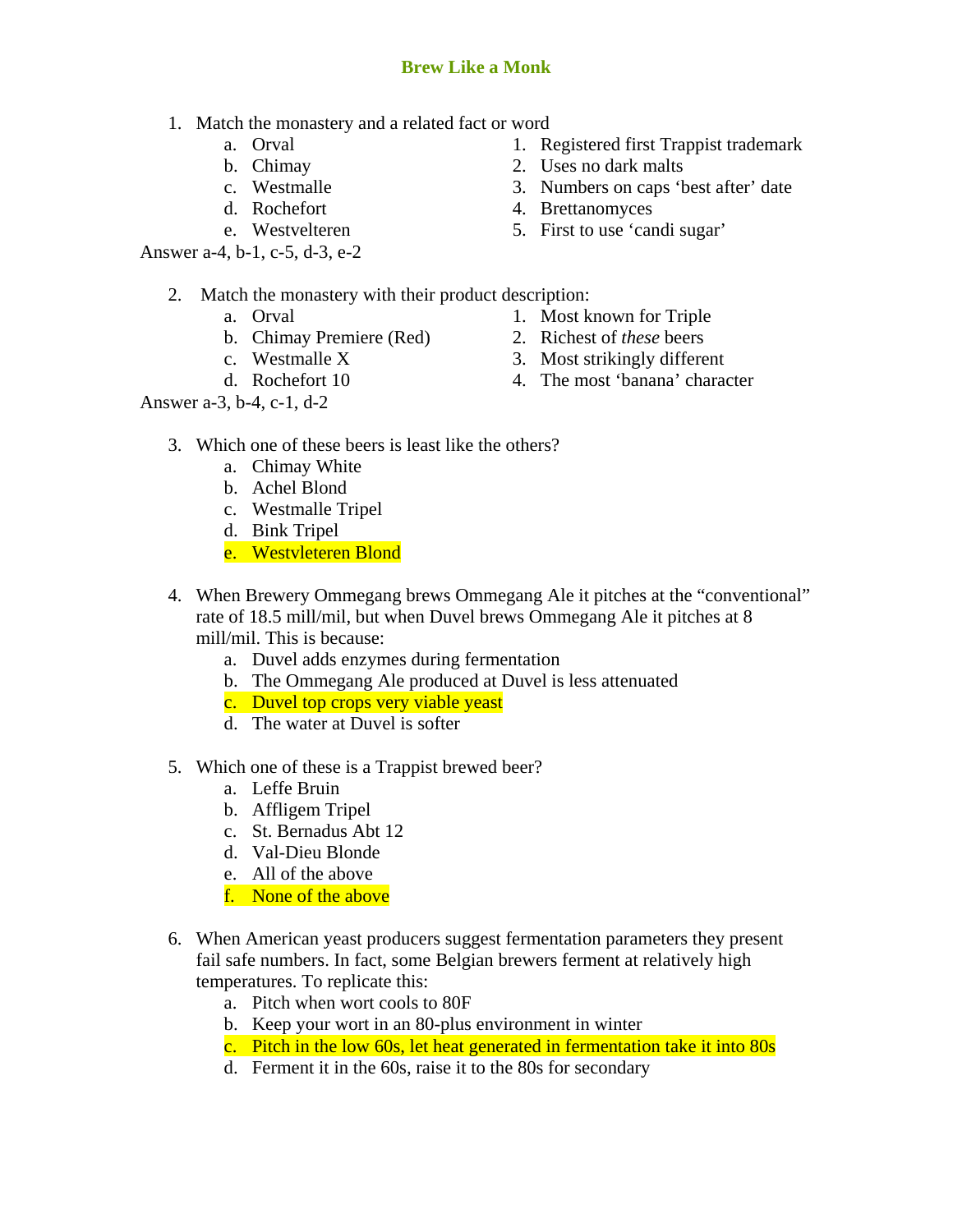## **Brew Like a Monk**

- 7. Rochefort uses a little coriander in its beers; what other spices do you find in the beers Trappists distribute?
	- a. Orange peel
	- b. Grains of paradise
	- c. Anise
	- d. None of the above
	- e. All of the above
- 8. For strong pale styles (like tripel) Belgian brewers often include how much sugar in the bill?
	- a. No sugar
	- b. About 5%
	- c. Up to 10%
	- d. About 15%
	- e. More than 25%
- 9. Which three breweries share the same yeast?
	- a. Chimay, Westmalle and Orval
	- b. Chimay, Rochefort and Achel
	- c. Westmalle, Westvleteren and Achel
	- d. Orval, Chimay and Rochefort
	- e. Westvleteren, Westmalle and Chimay
- 10. True/ False: Trappist beers are always brewed using soft water.
- 11. Which of these is/are the mostly likely causes of ethyl acetate (solventy, like nail polish remover)
	- a. Increased fermentation temperatures and higher pitch rates
	- b. Higher pitching rates and open fermentation
	- c. Open fermentation (more contact with oxygen) and Belgian yeast strains
	- d. Belgian yeast strains and Increased fermentation temperatures
- 12. Which of these monasteries add a different yeast (than primary) when bottle conditioning?
	- a. Westmalle
	- b. Orval
	- c. Westvleteren
	- d. Rochefort
	- e. None of the above
	- f. All of the above
- 13. One way to consider digestibility is to look at attenuation. Apparent attenuation of most Trappist beers is:
	- a. In the mid-to-high 70s
	- b. In the mid-to-high 80s
	- c. In the 90s.